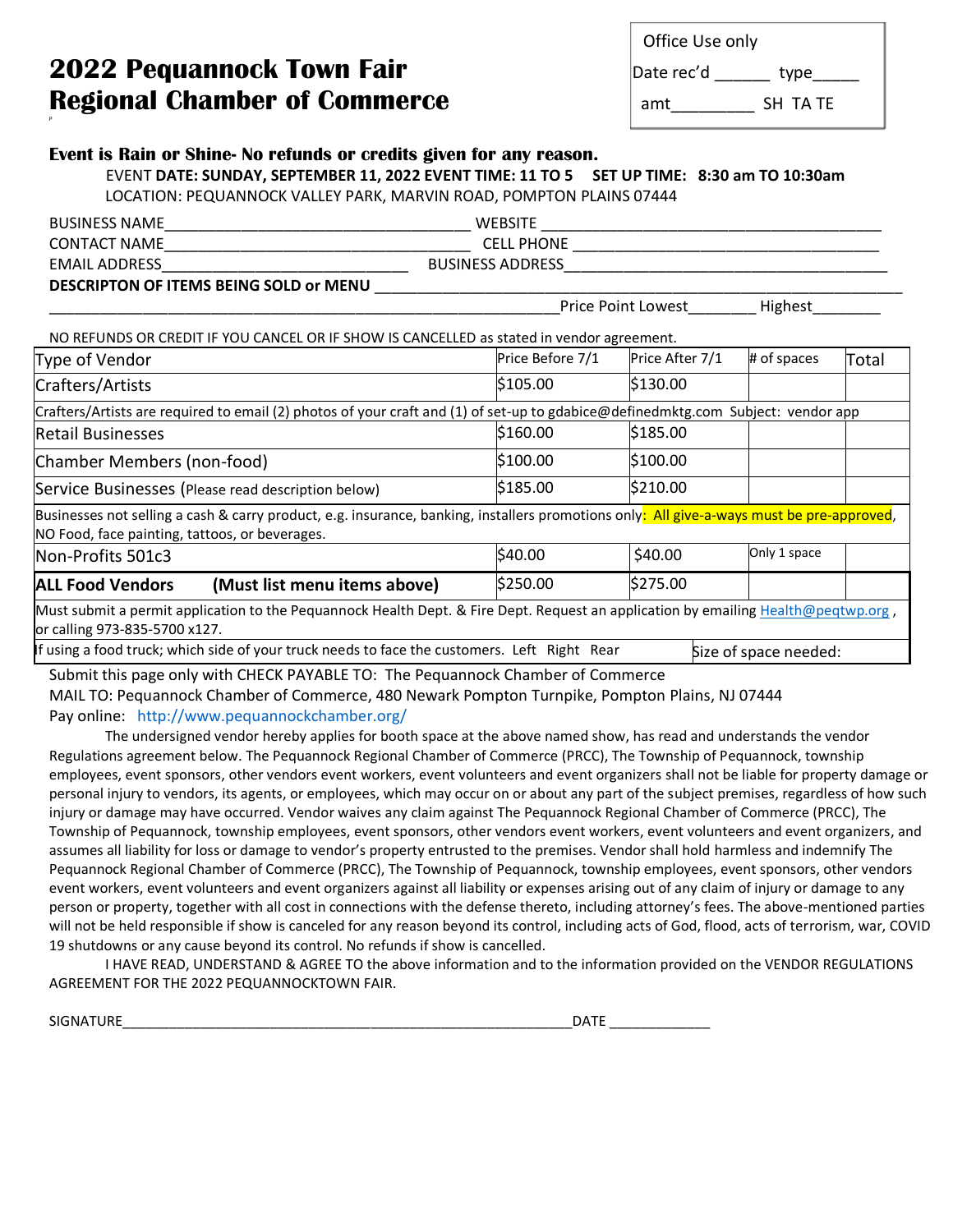COVID Requirements: All vendors, helpers, aides etc. are encouraged to wear a mask while selling in their booth. Each booth will be 6' apart. Each vendor must have hand sanitizer available at your booth. This event is a come at your own risk event. We want to keep everyone safe. If Event is cancelled, there will be no refunds or credit given for any reason.

Vendor Requirements:

- All vendors must post the event on their Facebook, website, Instagram, email blasts etc.
- All vendors receive a 10' x 10 booth space. Each space will be 6' apart
- Vendors must provide their own tables, chairs, fixturing etc.
- All Tents must be fire rated and be **properly weighted**. No Exceptions. Absolutely **No** staking in pavement
- Your payment will be returned if you are not accepted. Set- up instructions are emailed 5 days prior to event.
- 10 % Discount for Veterans.
- All vendors must check in prior to set-up. No vendors will be permitted prior to 8:30am without prior permission
- Vendor agrees to remain until the event's closing time and leave with all boxes, debris, etc.
- Event Break-down: No cars parked outside vendor area allowed back in until police re-open the area.
- Vendors may not sell merchandise placed on a cloth on the ground, or out of cardboard boxes.
- Vendor shall not arrange their exhibit to obscure/interfere with other vendors. Electricity is not available. Only QUIET generators with ratings of 59 decibels or less are permitted.
- The EVENT MANAGEMENT reserves the right to decline or remove any exhibit which is deemed out of keeping with the character of the event; this reservation being all inclusive as to persons, products, conduct, noise, etc.

• Exhibitor may display and sell ONLY what he/she has listed on contract. No Vendor may offer any of the following goods or services without the written consent of The Pequannock Chamber of Commerce: food items, beverages, face-painting/tattoos, or any give-away items other vendors are selling.

- Helium tanks must be anchored. Requirements/permits contact the Pequannock Township Fire Dept.
- Smoking is not permitted.
- Non-profits and services may not sell items of any kind. They may only promote and educate.

• **NO HAWKING-** hawking is the act of going outside of your booth space, standing in front of, or calling to customers who are near your neighbor's booth to give free samples, information etc. to draw customers to your booth. This type of vending harasses the customers and is disrespectful to the other vendors.

1. Exhibitor Agrees to read and comply with the rules and regulations in this contract. Management reserves the sole right to render all decisions, interpretations and to establish further regulations as may be deemed necessary for the overall success of the event.

2. The EVENT MANAGEMENT assumes no responsibility for, nor guarantee of the safety of, the properties of Exhibitor, its agents, and their employees, against theft, damage from fire, accident, or any other cause whatsoever; and agrees should an accident occur within the exhibitor's space caused by the exhibitor's display or debris left by the exhibitor, the exhibitor will be held liable in case of an accident. By applying to this event, the exhibitor agrees to save and hold harmless The Pequannock Regional Chamber of Commerce (PRCC), The Township of Pequannock, township employees, event sponsors, other vendors event workers, event volunteers and event organizers from any liability resulting from such accidents.

3. Exhibitor shall be liable for any deficiency, loss or damage suffered at the Event by reasons herein stated, and without in any way releasing said Exhibitor from any liability whatsoever.

4. Exhibitor shall be bound by all pertinent laws, codes and regulations of municipal and other authorities having authority over said Event, and shall fulfill all municipal, state, and federal requirements including filings in connection with all business activities and all sales. NJ state sales tax & for maintaining product liability. NJ Sales/Use tax-609-292-6400 or state.nj.us/treasury/taxation